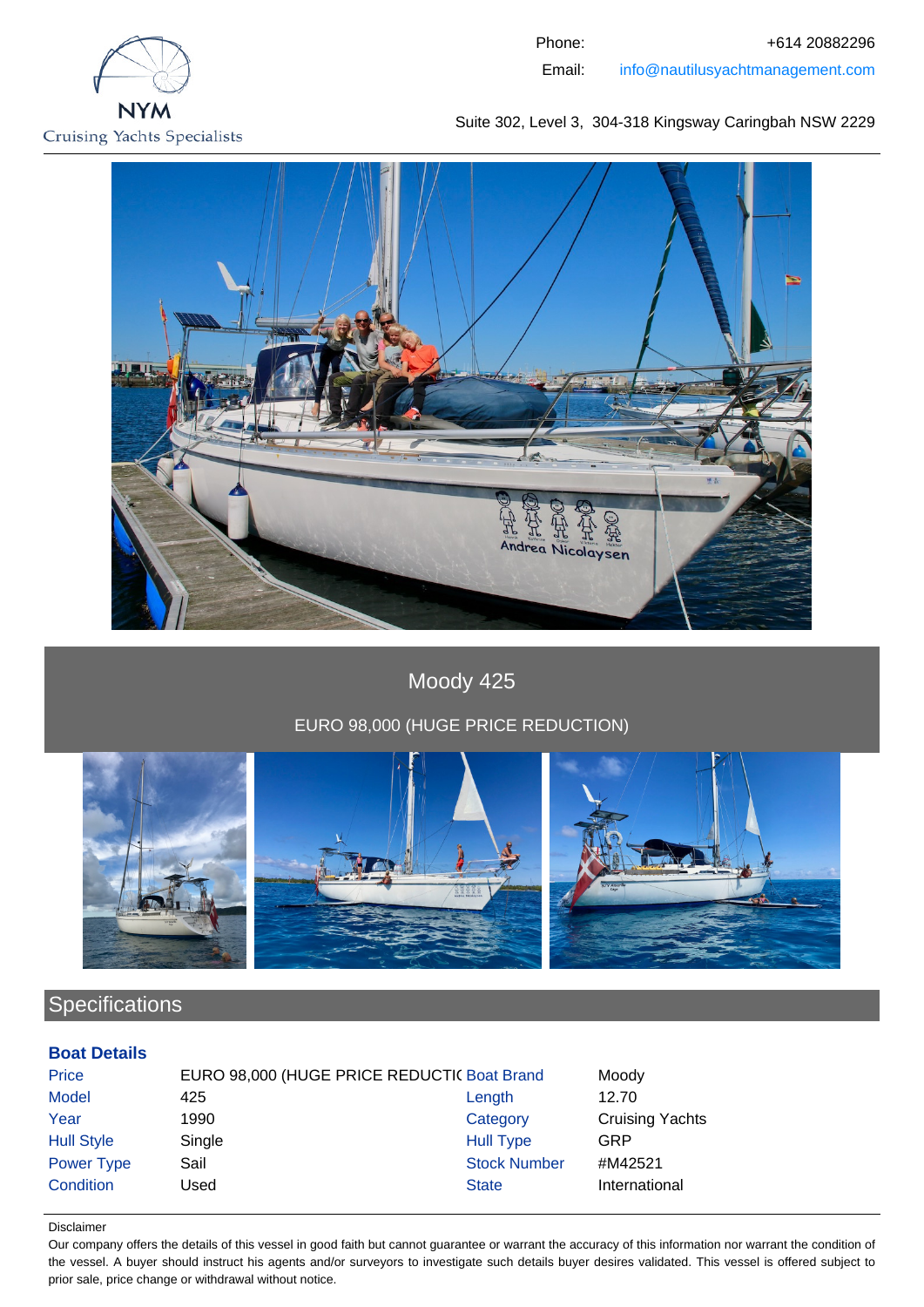

**Cruising Yachts Specialists** 

Suite 302, Level 3, 304-318 Kingsway Caringbah NSW 2229

Suburb Tahiti Engine Make

Our company offers the details of this vessel in good faith but cannot guarantee or warrant the accuracy of this information nor warrant the condition of the vessel. A buyer should instruct his agents and/or surveyors to investigate such details buyer desires validated. This vessel is offered subject to prior sale, price change or withdrawal without notice.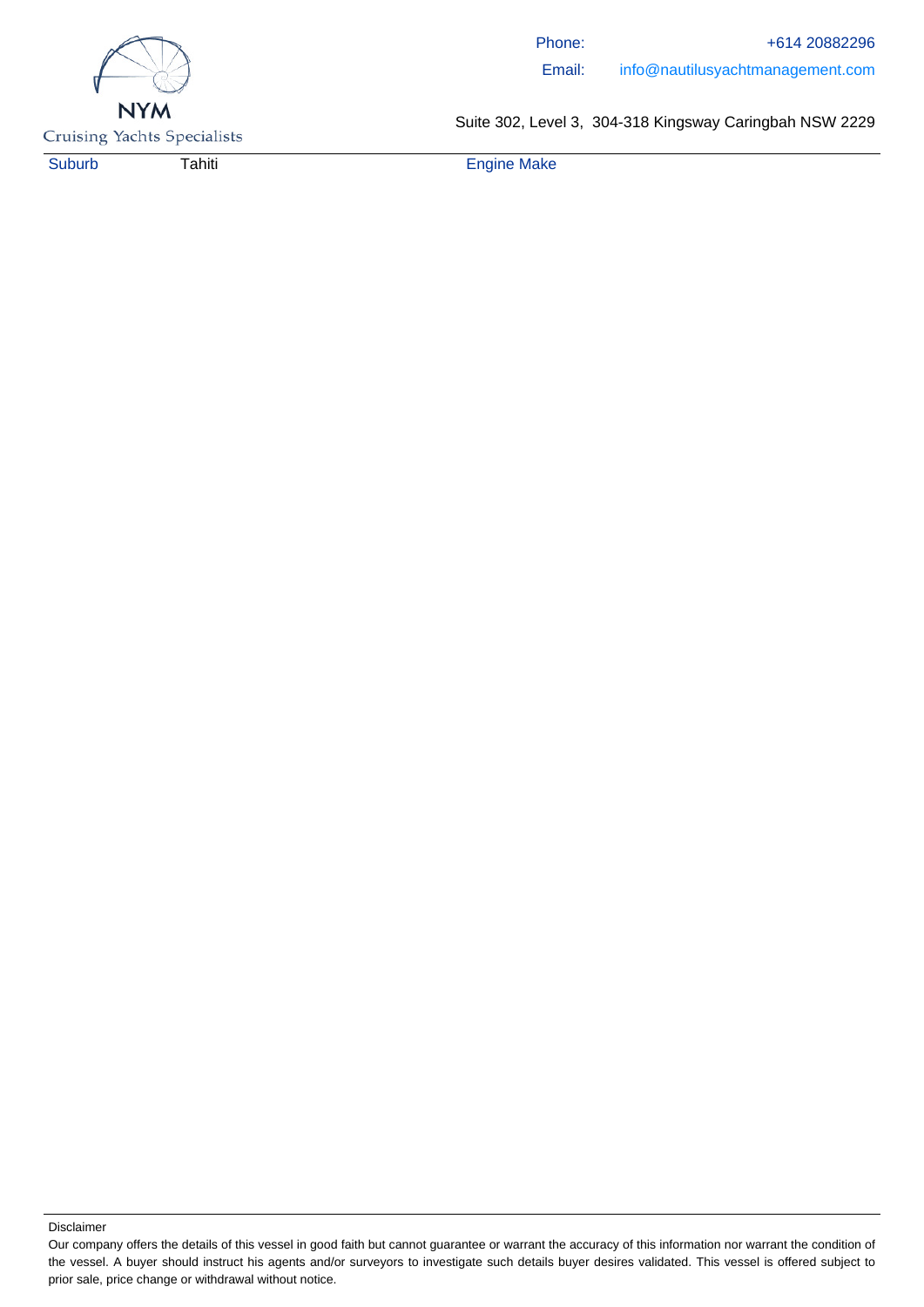

### **Description**

PRICE REDUCED FOR QUICK SALE AS THE OWNERS MUST GET BACK TO DENMARK.

#### AMARILLO HIGHLIGHTS

Always privately owned, very little mileage before this voyage and never chartered

Boat de-masted and taken out of the water every winter and kept in a cradle

Hull was sandblasted down to gel coat 2019 removing all old paint and resealed with 5 layers of quality primer and 2 layers of quality antifouling

In Panama (September 2020) the 2 layers of antifouling were sanded off to ensure limited layers of paint and 2 new layers were added

Easy to solo sail where main sail and genoa are set and trimmed from cockpit

Designed for safety and handling extreme weather condition

Equipped for long distance sailing and power saving with saltwater tab, food pump and extra cans for diesel and water

Her owner bought her in 2018, prepared her for the voyage and sailed from Denmark in Summer 2019 down Europe's west coat, across the Atlantic and after cruising the Caribbean, they sailed through the Panama Canal and into the Pacific

Main engine Thornycroft 42hp from 2005 with 1900 engine hours

9,8hp NS Nissan dinghy engine from 2020

Gear box from 2020

75amp starting battery 2020

Shaft, bearings, and shaft seal 2019

340 watts solar panels 2019

AGM 4x115amps batteries 2019

2x main sails 2019, one has not been used

Genoa reconditioned by sail maker and UV protection added in 2019

Our company offers the details of this vessel in good faith but cannot guarantee or warrant the accuracy of this information nor warrant the condition of the vessel. A buyer should instruct his agents and/or surveyors to investigate such details buyer desires validated. This vessel is offered subject to prior sale, price change or withdrawal without notice.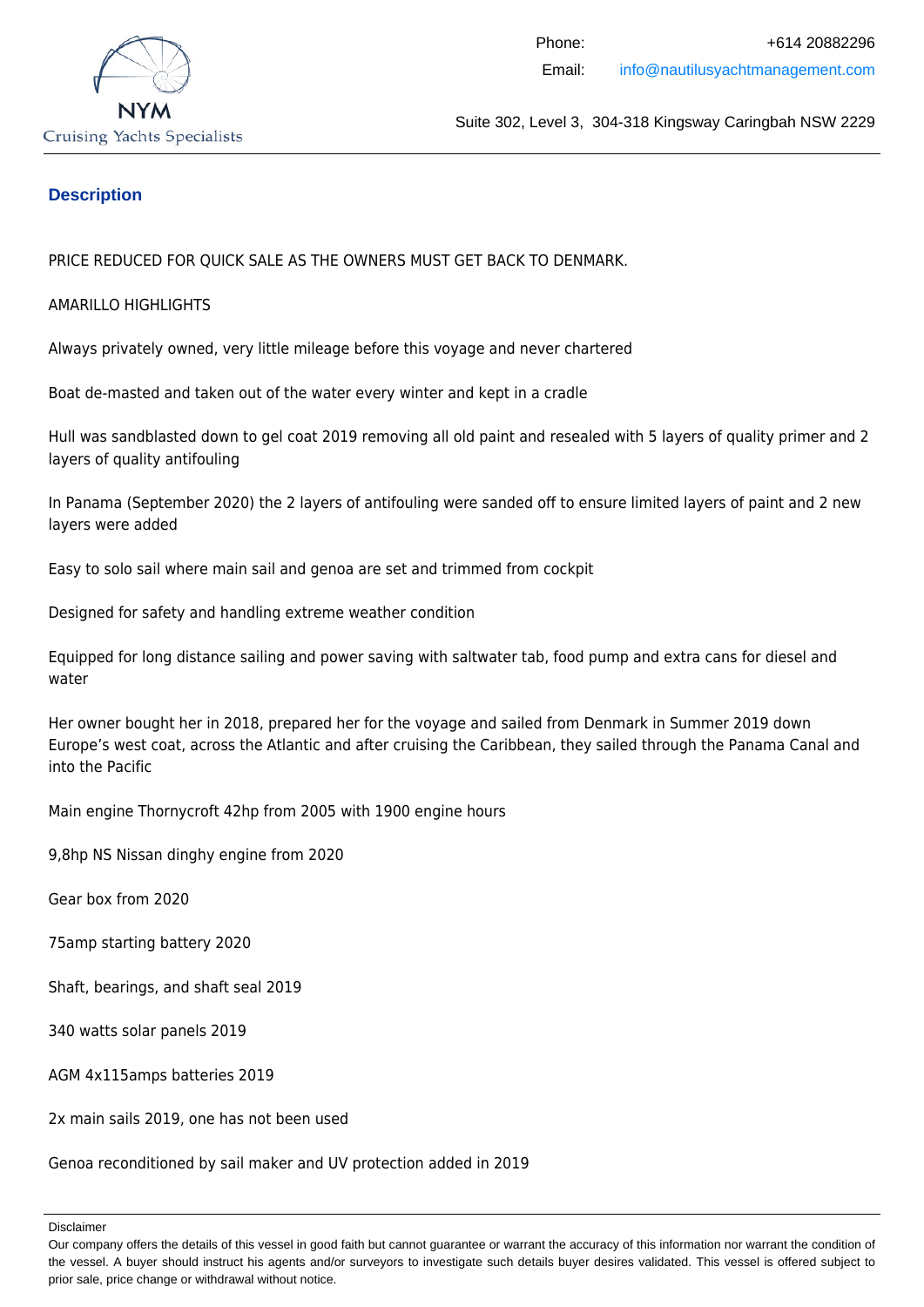

Bimini with sides 2019

Raymarine Element 9" chart plotter 2019

Triducer with speed, depth, and temperature 2019

AIS type B with Wi-Fi feature 2019

Forestay, halyard, and lower shroud starboard 2020

Metal rail with holes mounted to deck and wooden bar on hull for protection when docking

Boat received substantial upgrade in 2012-2015 like all rigging replaced, 2 Jabasco toilets, strong targa boom, all seacocks replaced (2 changed 2020), Isotherm fridge, stove with 2 burners, oven and grill, wind generator and toilet holding tank

Boat in good condition and ready to continue the adventure. Boat layout is an excellent choice for family or couple with crew with huge and private aft stateroom.

--------

MOODY SAILBOATS:

The Moody brand has 150 years of experience in building sailing yachts and have developed an exemplary boatbuilding culture over many generations. Excellence in design and manufacturing has ensured that the Moody name is well known throughout the sailing industry standing for quality.

The Moody 425 has become a bit of a modern classic. A Bill Dixon design that evolved from the Moody 422 and first introduced in 1988. It is a family cruiser offering spacious accommodation including a huge master cabin in the aft of the yacht, a good size double berth in the bow and twin passage bunk berths between the salon and aft cabin. She has a cozy and safe center cockpit and a clean functional deck layout. The simple but robust, double-spreader masthead rig is fitted with in-mast furling. The semi-long keel is attached with steel keel bolts. Her hull lay up is tough, durable solid laminate constructed to Lloyd's specifications. The deck hull joints are through bolted and all internal bulkheads are glassed in place. The rudder is semi balanced partial skeg. And she scores as a fast cruiser in the sail area displacement ratio. Finally, she is placed in the moderately heavy range in the displacement length ratio. So all in all she receives great scores above average.

In sailing there are various ratios when comparing sailing yachts. In the comfort ratio when sailing, the Moody 425 scores above average. In the capsize ratio she scores a 1,9 meaning she is constructed for offshore sailing and cruising the oceans.

Another plus by owning a Moody is the comprehensive and easily accessible online platform, where members can exchange information and seek advice on anything from technical tips and tricks, detailed Moody plans and drawings, to destinations and Moody gatherings around the world.

In summary, we have been very happy to own a Moody and would be happy to own one again. She offers great value

Our company offers the details of this vessel in good faith but cannot guarantee or warrant the accuracy of this information nor warrant the condition of the vessel. A buyer should instruct his agents and/or surveyors to investigate such details buyer desires validated. This vessel is offered subject to prior sale, price change or withdrawal without notice.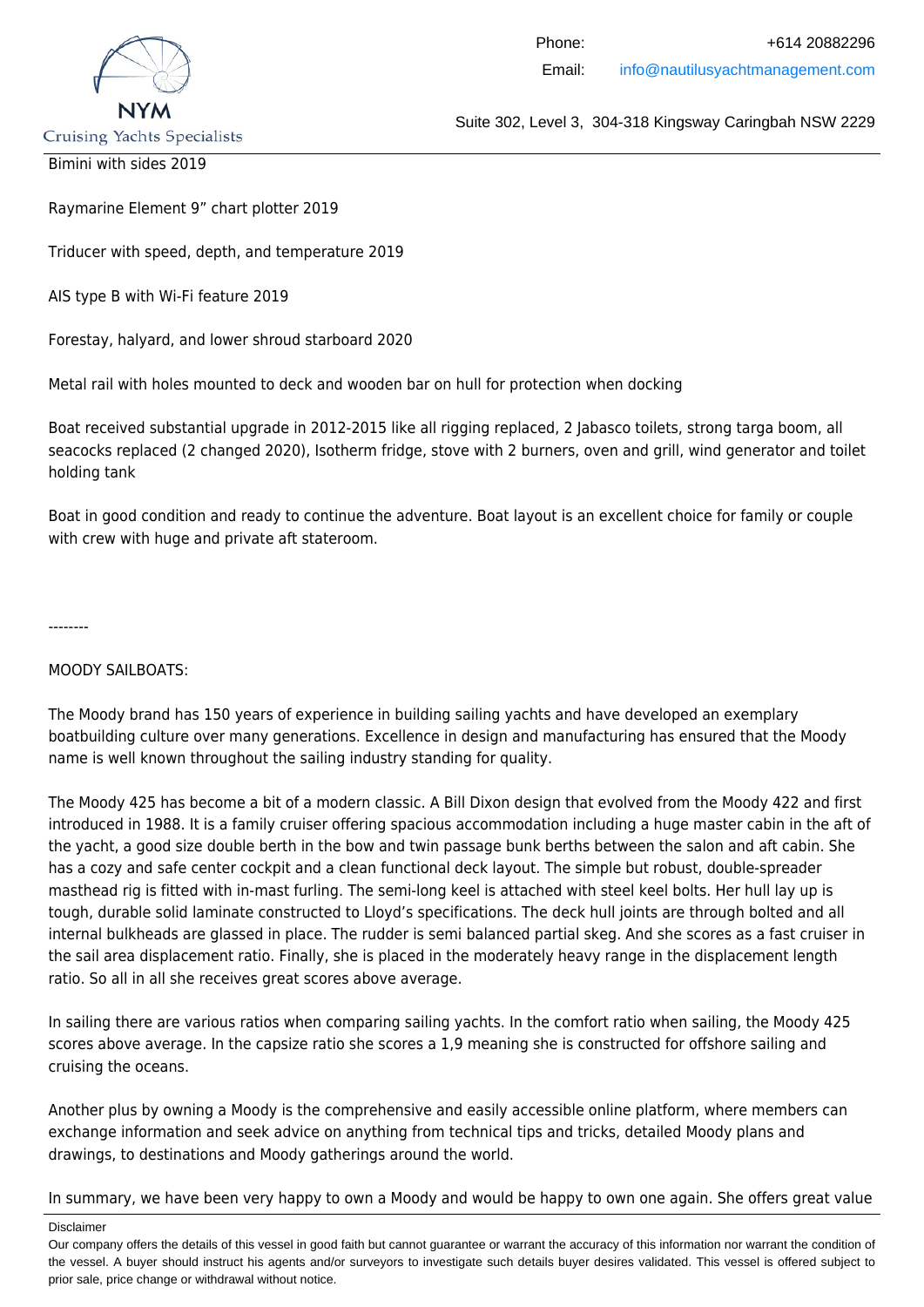

at an affordable price! It is not only a high end brand but delivers extremely well in many aspects of boat ownership, including excellent sailing ability in both light winds and gales. She has a comfortable cabin layout, great brand reputation and support and then the Moody 425 has a stable resale value.

Our team at Nautilus Yacht Management is happy to introduce you to thisMoody 425 "Amarillo".Uniquely available on the market and presented in good condition, she may be exactly what you have been looking for, whether you have searched for years or just began to explore options. Continue reading for the full description and you will see the more you will know about her the more you will fall in love.

And of course, do not miss ourYou tube video feature, which we filmed just this late May 2021in magical French Polynesia.

With our head office in Sydney (Australia) but a fully staffed branch in Fiji, and representation in Tahiti, we are available at any time to bridge the gap created by the Covid travel restrictions and welcome you to a video call, get to know the family and our team on the ground, as well as organise a survey and a delivery to your preferred location.

NYM has assisted hundreds of cruisers, new or old to this magical lifestyle and make their dreams come true with ease and with the sense that they come first. We purposefully keep our company stocks limited to have more time to devote to both buyers and sellers, especially now with Covid, individual relationships based on trust and working together as a team with the buyer and seller are more importan than ever.

For additional information, such as import, delivery, choice of registrations, insurance etc. please do not hesitate to ask. Our team is here to help answer your questions and keep you informed with the latest developments with regards to custom and travel limitations in our part of the world.

Get in touch today!

------------

A WORD FROM THE OWNERS:

Our story

We bought Amarillo in 2018 because we wanted to explore the world on a 2-year adventure together with our kids. The busy life back in Denmark meant we saw little of each other. We wanted more time as a family and hence our motto is "back home we have the watch but not the time, now we want the time and not the watch!"

Why a Moody 425?

Before buying Amarillo, we looked at many boats but once we saw this Moody 425 we immediately fell in love. Especially the interior boat look is how we believe a boat should look like! It fulfilled all our wishes in terms of safety, layout, size, accommodation and sailing conditions. But more important, this Moody 425 was also well maintained and had few engine hours so comparing this boat to the same priced Bavaria, Jeanneau or Beneteau it was an easy decision for us.

Our company offers the details of this vessel in good faith but cannot guarantee or warrant the accuracy of this information nor warrant the condition of the vessel. A buyer should instruct his agents and/or surveyors to investigate such details buyer desires validated. This vessel is offered subject to prior sale, price change or withdrawal without notice.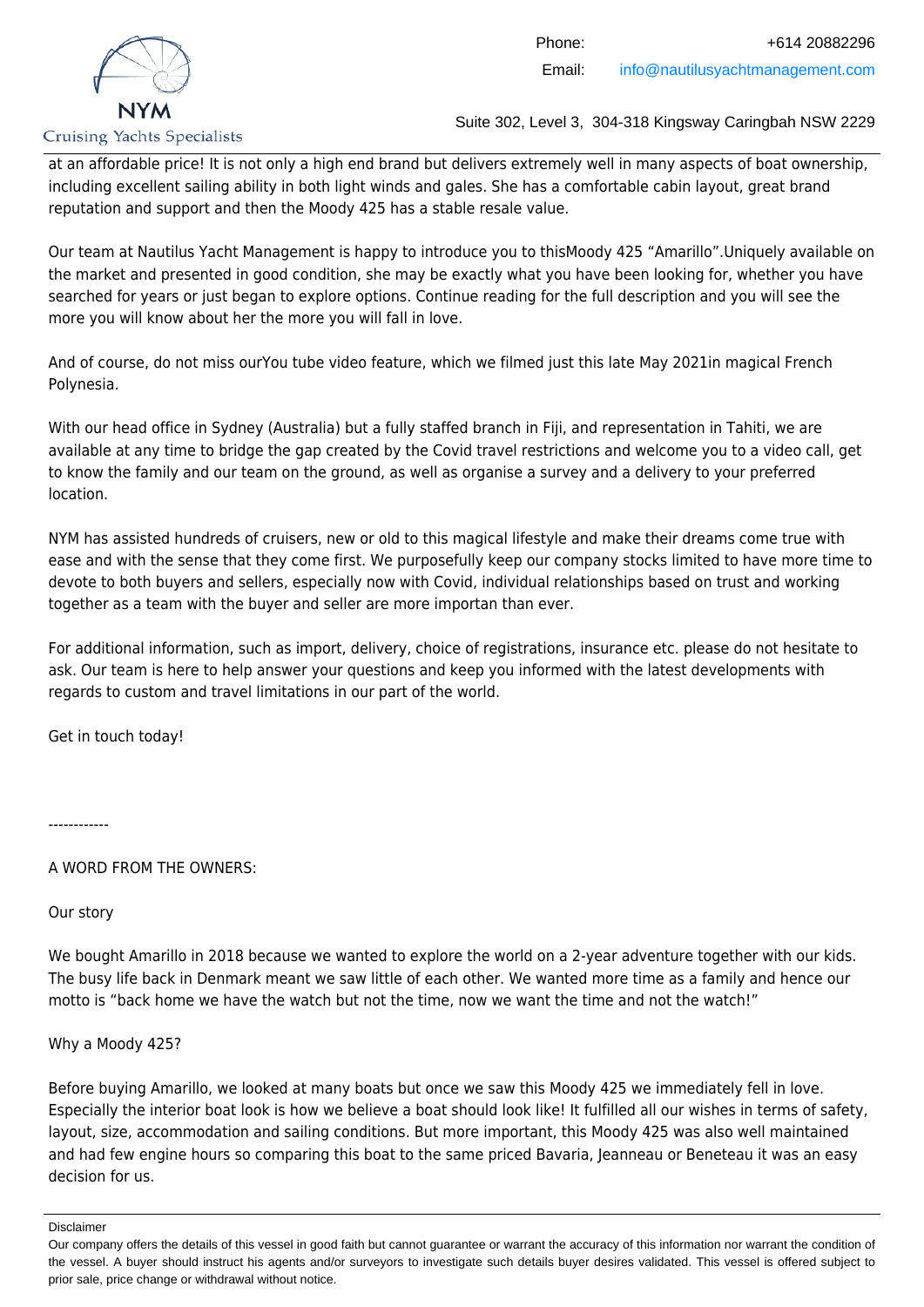

#### Our route

After making her ready for the long voyage, we embarked Summer 2019 from Denmark. We have had crew, friends and family joining us most of the time and with the extra double cabin with own toilet in the front it still gave all onboard good space and we have never felt we had to little maneuver room. Once we had sailed Europe, we headed for Morocco and on the Canary Islands we provisioned before crossing the big Atlantic with a stop on Cabo Verde islands. On the sail to Cabo Verde island, Amarillo really showed that she is meant to sail in heavy weather. We felt safe all the time with the center cockpit and she maneuvered the high sea extremely well and comfortably!

After cruising the Caribbean from Tobago in the south to the BVIs in the north we made our way towards Panama with stops along the way. On Bonaire Covid suddenly popped up out of nowhere so we spend from March till July 2020 on this lovely island. On Bonaire there were no covid cases and it was closed from the outside world, so everything was more or less open and accessible. Therefore, we went diving, did beach BBQ, hiking tours, shopped, groceries in well assorted supermarkets, and met with many other cruisers and local people. Bonaire was definitely one of the highlights of the journey!

In Panama, the boat was hauled out and prepared for the Pacific. After crossing the Canal, which was an amazing experience, we went to Galapagos where we celebrated Christmas. The long dreaded 3000+ nautical mile sail to Marquesas in French Polynesia went almost too smooth and even sailing outside the normal sail period. We used the gennaker 80% of the time and after 23 days we arrived in Nuku Hiva. On this long voyage we had only used 400L of fresh water which was possible because of the saltwater tap rinsing dishes, using alcohol gel for washing hands most of the time (now with Covid this is the best new thing) and a good stock of juice. Throughout our journey we have not felt the need for a water maker but if desired, it is easy to install using the seacock for the saltwater tab and there is plenty of space under the floor for the membrane close to the engine and sink.

Anyways, due to Covid we discussed the possible options like sailing back to Denmark, cruising in the Caribbean for another season, but luckily we decided to continue into the Pacific. And French Polynesia is true paradise in so many ways. The mix of landscape above and under the water in Marquesas, Tuamotus and Society islands combined with close sailing distances is ideal.

#### Why we sell Amarillo?

Our plan from the beginning was a 2-year adventure sailing from Denmark to Australia. Covid changed the end destination but ending up in FP just means we have an excuse to come back and finish the rest of the circumnavigation. And we have had lots of time on Bonaire which has given us friends for life not to mention all the memories. We are sad to let her go because she has been our home and she has taken good care of us, but we knew this from the start so it is ok. And ending in FP the new owners get to sail the majestic route to Australia.

### Potential projects on Amarillo

We have maintained Amarillo throughout our journey but if we should continue to sail for another 2 years, the below would be the projects we would focus on. This way the new owners can also decide exactly how they wish to do this: • Take out old instruments at navigation table and create small cabinets or "sliders"

- Replace current vindex with NMEA 2000 and add new displays in cockpit for depth, speed, and wind
- Heighten or move the waterline up by 5cm next time hauling out for antifouling
- Put in an open/close possibility for each water tank as a safety precaution
- Put in small round peep hole window at the galley which can open. Possibly to add in existing window

#### Disclaimer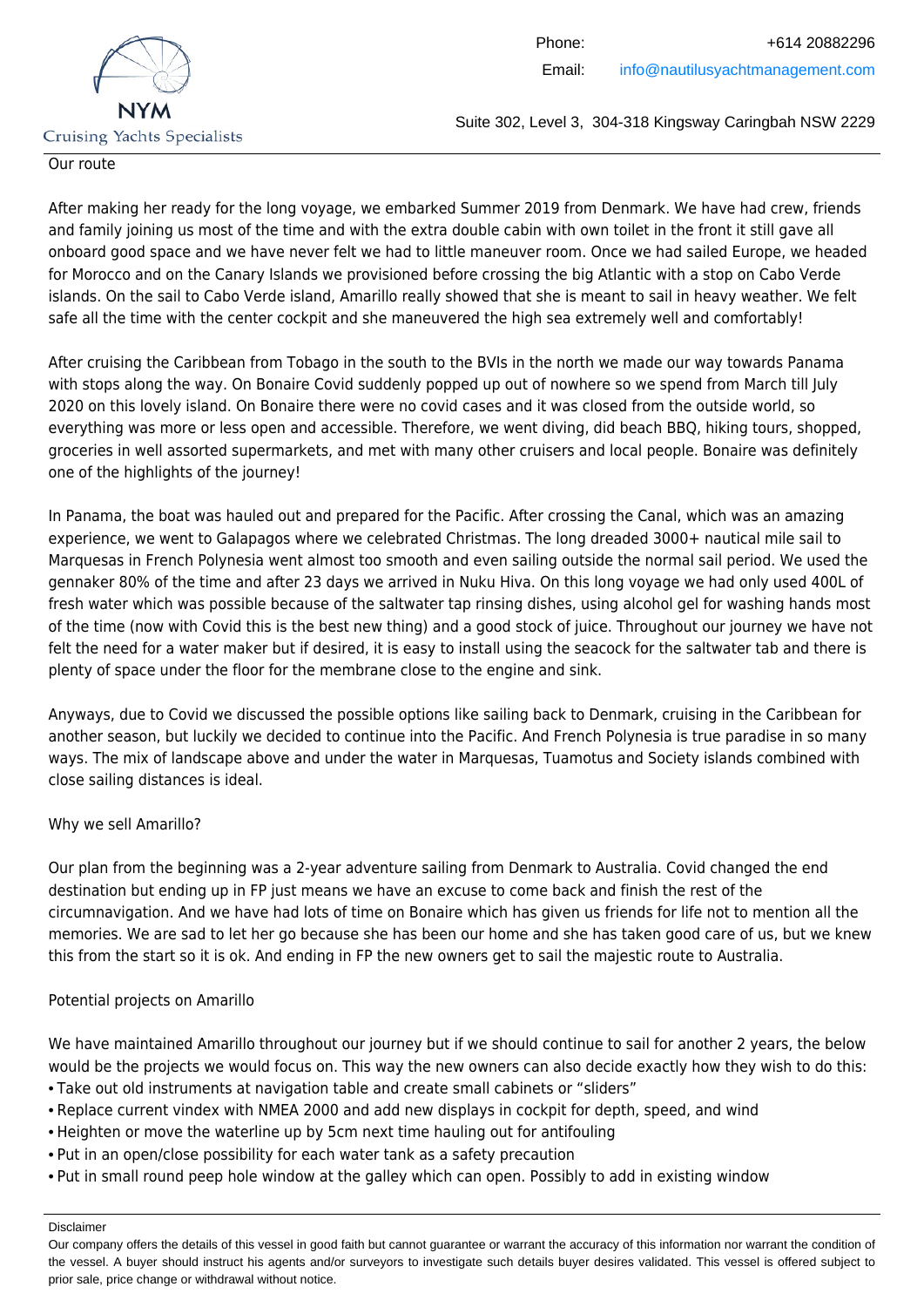

#### Would we do it again?

The short answer is YES FOR SURE! One thing is the break from "normal" life but more important spending time together with the kids exploring the world and see them grow and develop along the way has been truly amazing. We have had so many experiences, met so many nice people so we will be back for more. And finishing in FP means we need to start here to complete the around the world sail. Besides starting in lovely FP it means we get to sail the rest of the Pacific to Australia which is paradise all the way.

And when we do it again, we would definitely go for a Moody 425 again. Amarillo has been the perfect world cruising boat fitting all our needs.

#### LAYOUT & ACCOMODATIONS:

- Dark quality teak woodwork throughout the inside of the boat given it a proper feel
- Headroom 1,9m (6ft 2in) in salon, galley, both toilets and all 3 cabins
- Floor made of glazed teak plates which are easy to remove to use the extra storage space
- Each room has escape hatch or access to stairs for emergency exit (not toilets)
- Saltwater pump manual for cleaning dishes and freshwater tab with manual foot pump conserving energy
- Engine accessible from 3 sides making service and maintenance easy
- All lights inside and outside the boat are LED

### GENERAL INTERIOR FINISHING:

- Dark quality teak woodwork throughout the inside of the boat
- Dark quality teak doors limiting noise and ensures privacyFloor made of glazed teak plates which are easy to remove to use the extra storage space
- Ceiling leather-look covered plates in cream color
- Top mattress in all berths
- Salon sofa material easy to wash down (not washable in machine)
- 4 fire extinguishers in various places and 1 inside motor set to start automatically
- Headroom 1,9m (6ft 2in) in salon, galley, both toilets and all 3 cabins

#### SALON:

- U and I shaped sofa seating arrangement with hidden storage behind backrest on both sides
- Foldable table with hidden storage seating 6 people for dinner
- Large 32" TV with USB, RCA HDMI access (2019). Marine version meant for 12v
- 2 loudspeakers
- 2 ceiling LED lights and 2 wall LED lights
- 4 bookshelves with safety wood bar so books cannot slide out in bad weather
- 2 bigger cupboards with lots of storage
- 2 bigger closable shelves behind bow cabin door
- 2 overhead hatches

#### Disclaimer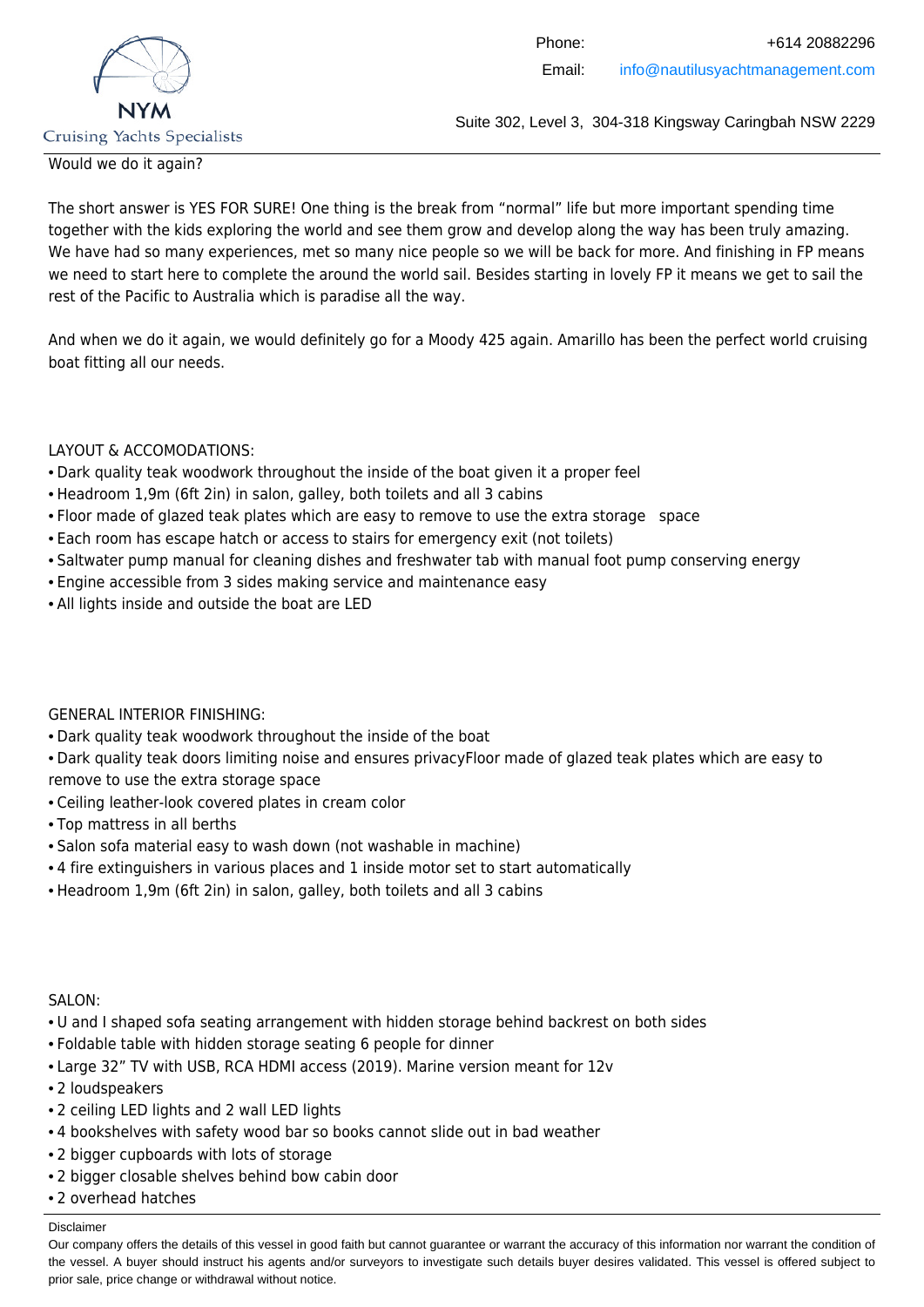

#### **Cruising Yachts Specialists**

- 2 vent holes going to deck for fresh air flow
- 2 windows with curtains in same material as mattresses (cannot open)
- Glazed teak floor with storage for provisioning
- Stairs can be removed for easy access to engine room
- 2 EPIRBS by TV and stairs

• NICE FEATURE – In 'I' shaped sofa, the cushion can be removed creating an extra 2m berth. With the bad weather net and rope installed this makes a good place to sleep at night (currently used for blankets and pillows)

#### NAVIGATION:

• Navigation table to control on/off for boat lights inside and outside, Seawolf windlass, Raymarine autopilot, 3 bilges, shore power, freshwater system, Ebersprächer heating system (needs service), fridge, shower discharges,

- Battery monitor for usage bank capacity and charging from solar, wind generator and shore power
- AIS type B with Wi-Fi connection (2019) behind radar
- VHF stationary
- Several 220v plugs usable when sailing
- Inverter 1000w easy accessed under navigation table (2013)
- Pioneer CD player
- Furuno radar with display

• Navtex display, Navtex print and AIS radar all older instruments we have not used. Possible project to remove and turn into slider storage

- Drawer in navigation table
- Shelf storage around navigation table and under seat
- 2 LED lights on movable arm
- Vent hole to deck for fresh air flow
- LED light in ceiling
- Window with curtains in same material as mattresses (cannot open)
- Glazed teak floor with storage for provisioning

#### GALLEY:

- Stove with 2 burners and oven with grill (2012) with backsplash area for fire protection and easy to clean
- Isotherm fridge in stainless steel with small freezer, 49L capacity (2013)
- Saltwater pump manual
- Fresh water tab with electric pump
- Fresh water tab with manual foot pump
- 2 stainless steel sinks
- Vent hole to deck for fresh air flow
- 2 LED lights in ceiling
- Window with curtains in same material as mattresses (cannot open)
- Glazed teak floor with storage for provisioning
- Drawer cabinet with cutlery by the stove (2019)
- Drawer under sink with cutlery
- Cupboard by stove with plates, cups, glasses

#### Disclaimer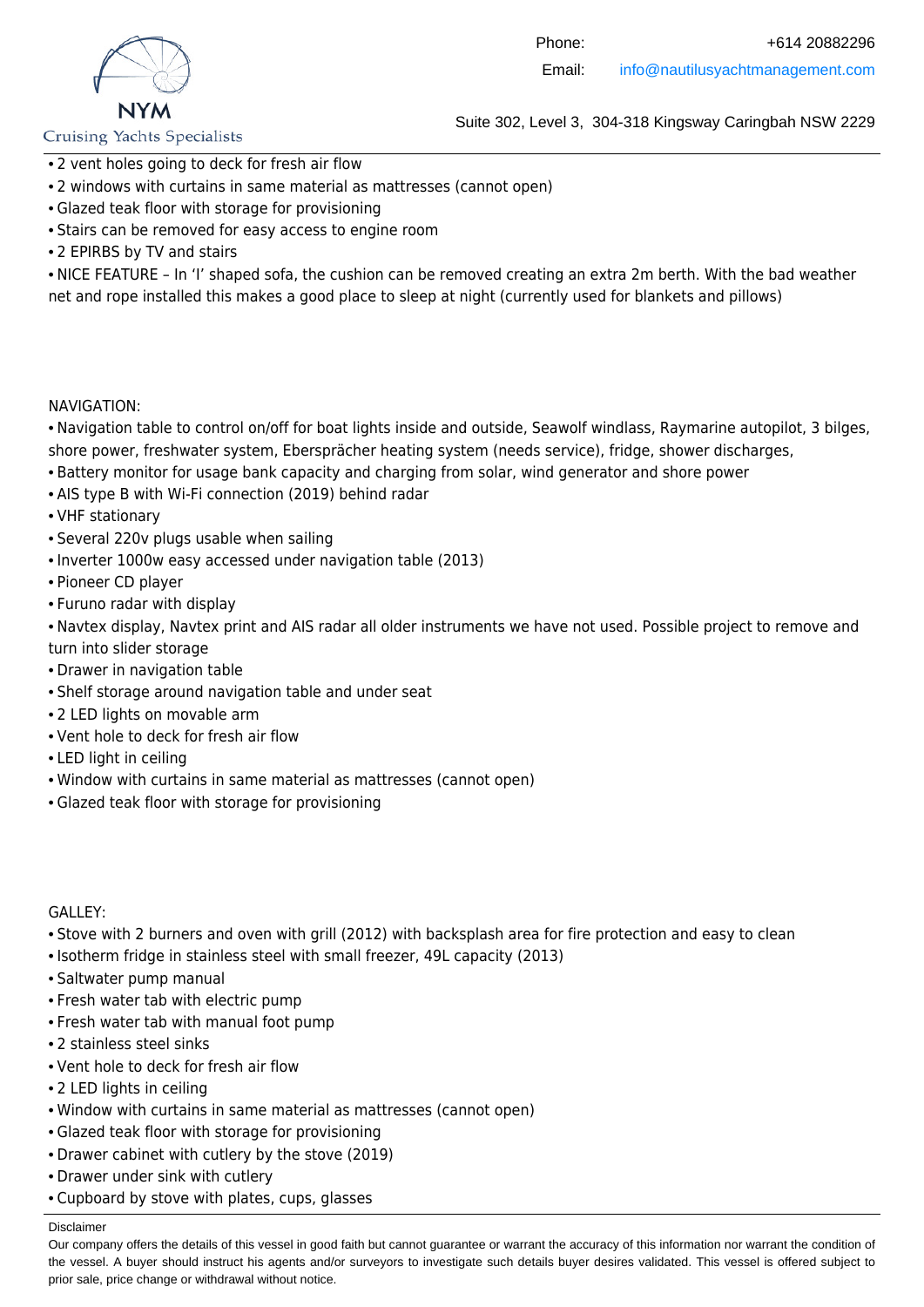

#### **Cruising Yachts Specialists**

- Suite 302, Level 3, 304-318 Kingsway Caringbah NSW 2229
- Cupboard under sink with pots, pans, plastic boxes etc.
- Trash compartment with lid
- Big cupboard where old fridge was with shelves in 2 layers
- Shelves in wall for cans, spices, and food storage easy accessed with sliding doors
- Storage with hatch under stove
- 220v plug usable when hooked to shore power
- NICE FEATURE hidden small compartment in old fridge for passports and money

#### AFT CABIN:

- Master cabin with bed sized 2,0x1,5m. Quality mattress with extra top mattress
- Big, closed compartment under couch with lots of spare parts, tools and boat / equipment manuals.
- Spares: new water pump, bilge pump, 2x gallons of new antifouling (the one used currently on boat), fuses, anodes, sandpaper, tape, gelcoat, paint (engine, dinghy, shaft bridge etc.), shackles, electric spares, hoses, clamps, electric wire, big box with screws, bolts, anchor markers etc. Many spare part to fix issues arise when sailing long distance on the engine, rigging, hull or electric parts
- Tools: electric drill, wire cutter, polishing machine, 2 boxes of tools like plyers, screwdrivers etc. to ensure everything can be fixed from taking off the propeller, cut wire or paint
- Stainless steel fuel tank (290L) under star port side of mattress
- Compartment under port mattress for easy access to battery bank (4x115amps, total 460 amps from 2019), water heater (20L) and engine spare parts like filter, oil, coolant fluid, gear box oil and engine tools
- Big hatch window which can be used to access / leave cabin. Facing backwards so it can stay open when raining at anchor
- 2 windows with curtains in same material as mattresses (can open)
- 2 LED ceiling lights
- 2 LED wall lights by bed
- 220v plug usable when hooked to shore power
- Full body mirror on star board side by room entry
- Cabinet with mirror for storage
- Big and deep cupboards in both corners of room for cloth
- Big cabinet for cloth storing
- Access to engine
- Floor on carpet

#### TOILET PORT SIDE:

- Jabsco toilet using salt water (2013). Hoses and seacock changed in 2020
- Holding tank, 35L (2012)
- Window (can open)
- Freshwater tab with electric pump
- Teak floor plate with electric drain in floor
- Shower head for hot / cold water installed (dismounted but can be added again)
- Cabinet under sink for storage and easy access to seacocks
- Small cabinet above sink and sliding room for smaller items underneath

#### Disclaimer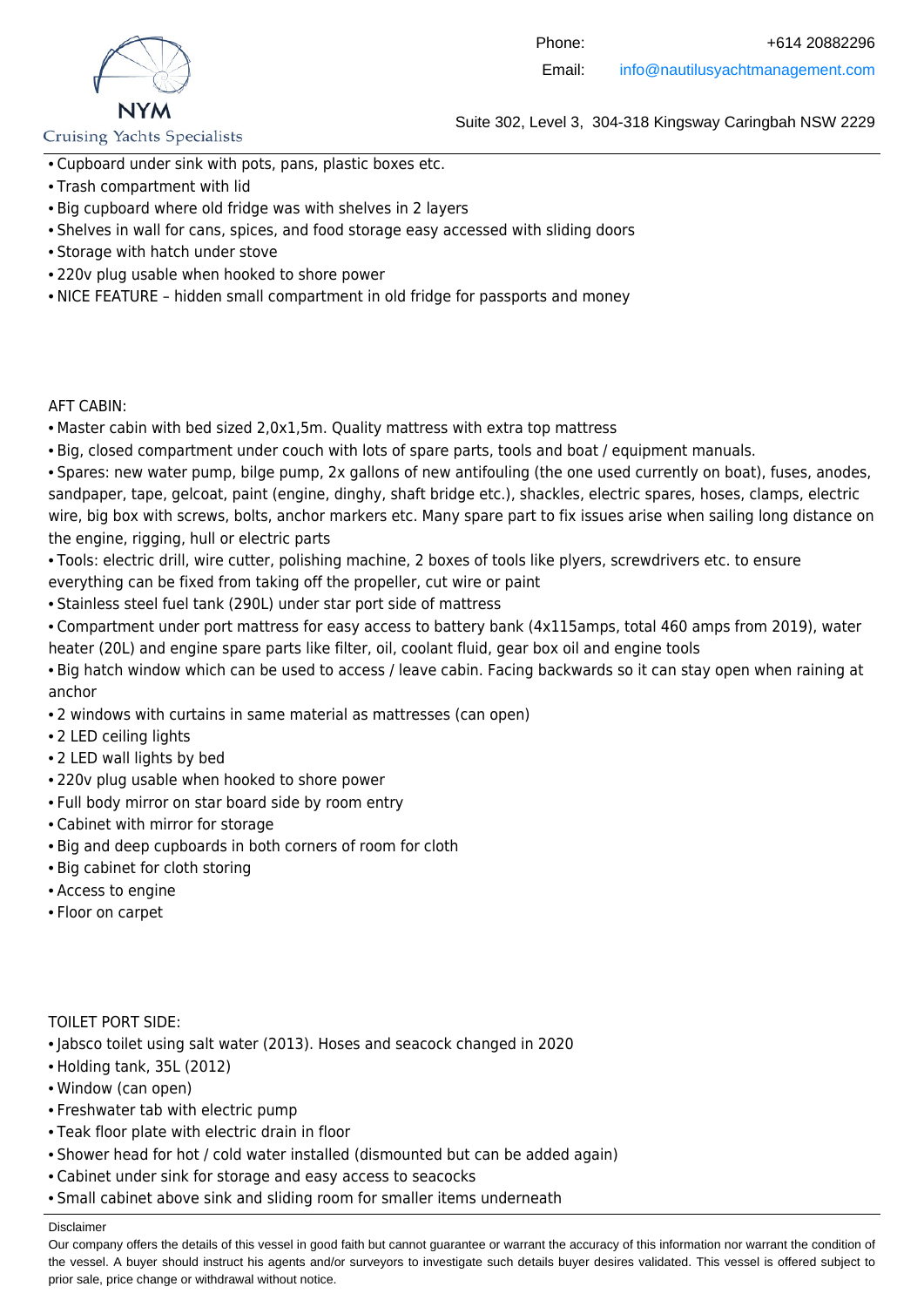

**Cruising Yachts Specialists** 

- Storage area behind door to aft cabin
- LED light in ceiling
- Mirror above toilet

TWIN BUNK PASSAGE CABIN:

• 2 bunk beds with extra top matress. Currently used by the kids but also meant for bad weather sailing where wooden bar ensures you do not fall out

- 2 windows with curtains in same material as mattresses (one can open)
- 220v plug when hooked to shore power
- Glazed teak floor with storage for provisioning
- 2 LED wall lights by each bunk bed
- Stove away place close by the bunk beds for books, glasses etc.
- Storage underneath the bunk beds
- Access to engine
- NICE FEATURE upper bunk bed can be securely folded down creating extra space in cabin

• NICE FEATURE – besides cloth storage, the hang up closet behind door can be used to dry cloth during or after engine use

FORWARD CABIN:

- Double cabin with space for 2 adults. Quality mattress with extra top mattress
- ig hatch window which can be used to access / leave cabin. Facing forward creating nice breeze when at anchor
- 2 LED wall lights by bed
- 220v plug when hooked to shore power
- Glazed teak floor for storage
- Storage compartments in ceiling for cloth or food
- Lot of storage under the bed and in cabinet on port side close to door
- Easy access to windlass electrics and chain compartment
- Big hatch window which can be used to access / leave cabin

#### TOILET STARBOARD:

- Jabasco toilet using salt water (2013). Hoses and seacock changed in 2020
- Overhead hatch
- Teak floor plate with electric drain in floor
- 220v plug when hooked to shore power
- Freshwater tab with electric pump
- Cabinet above toilet for storage
- LED light on wall above sink

Our company offers the details of this vessel in good faith but cannot guarantee or warrant the accuracy of this information nor warrant the condition of the vessel. A buyer should instruct his agents and/or surveyors to investigate such details buyer desires validated. This vessel is offered subject to prior sale, price change or withdrawal without notice.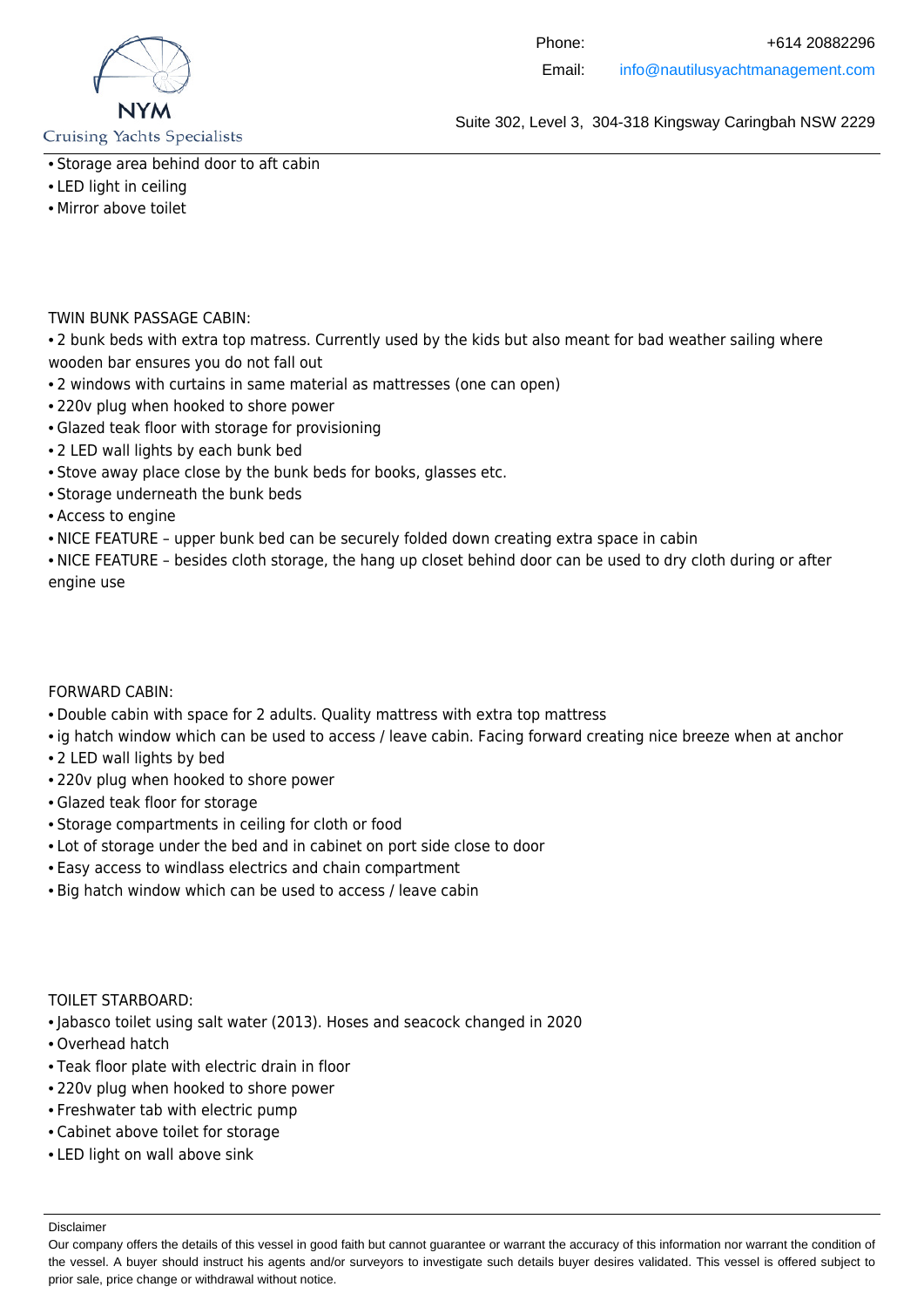

#### **Cruising Yachts Specialists**

Suite 302, Level 3, 304-318 Kingsway Caringbah NSW 2229

### COCKPIT:

- Nice and safe cockpit area which seats 4 adults (self-draining)
- Foldable table in front of helm which can be used when sailing
- Spare foldable table added when not sailing, creating space for total of 6 eating people
- Bimini with sides which are easy to remove (2019)
- Sprayhood (2012)
- Mattress and pillows
- Standing plateau (8cm) when helming in quality wood meant for outside use. Easy to remove (2019)
- Teak floor which is only place where teak is used outside
- Large tarp which covers area from mast all the way to hatch window in aft cabin. Nice for rain, wind and sun protection when not sailing

• Cockpit tent with windows which closes the cockpit totally of and creates an outdoor room. Especially nice in colder climates

• Cockpit tent for wind and rain protection in off season

#### HELM & NAVIGATION:

- Full engine monitor and ignition key. Plastic glass which covers area from rain
- Raymarine S6000+ autopilot

• Raymarine Element 9" chart plotter (2019), hooked into NMEA 2000 backbone displaying AIS, depths, speed, temperature etc.

- 6 self-tailing winches, 3 on each side to handle boom for main sail, genoa and gennaker
- Throttle and transmission cable (2020)
- 1 winch to set the main sail from the cockpit
- Easy to solo sail where main sail and genoa are set and trimmed from cockpit
- Kicking-strap and boom adjustment possible from cockpit
- VHF 'slave' connecter possible for the stationary long reaching VHF
- Large leather-covered steering wheel
- Ship's compass

• Wind, speed, depth and Navman displays above stairs when going down is a possibly project for replacement (see section "A word from the owner)

HULL, KEEL & RUDDERS:

• Hull was sandblasted down to gel coat 2019 removing all off the old paint and resealed with 5 layers of quality primer and 2 layers of quality antifouling

• In Panama (September 2020) the 2 layers of antifouling were sanded off to ensure limited layers of paint and 2 new layers were added

- Boat de-masted and taken out of the water every winter and kept in a cradle
- Boat prepared and antifouled before every season
- All anodes changed in September 2020. Replacement for all anodes on boat
- Semi-keel in led ensure stable sailing (needs sanding to remove rust before adding new antifouling)
- Rudder on semi-partial skeg

Disclaimer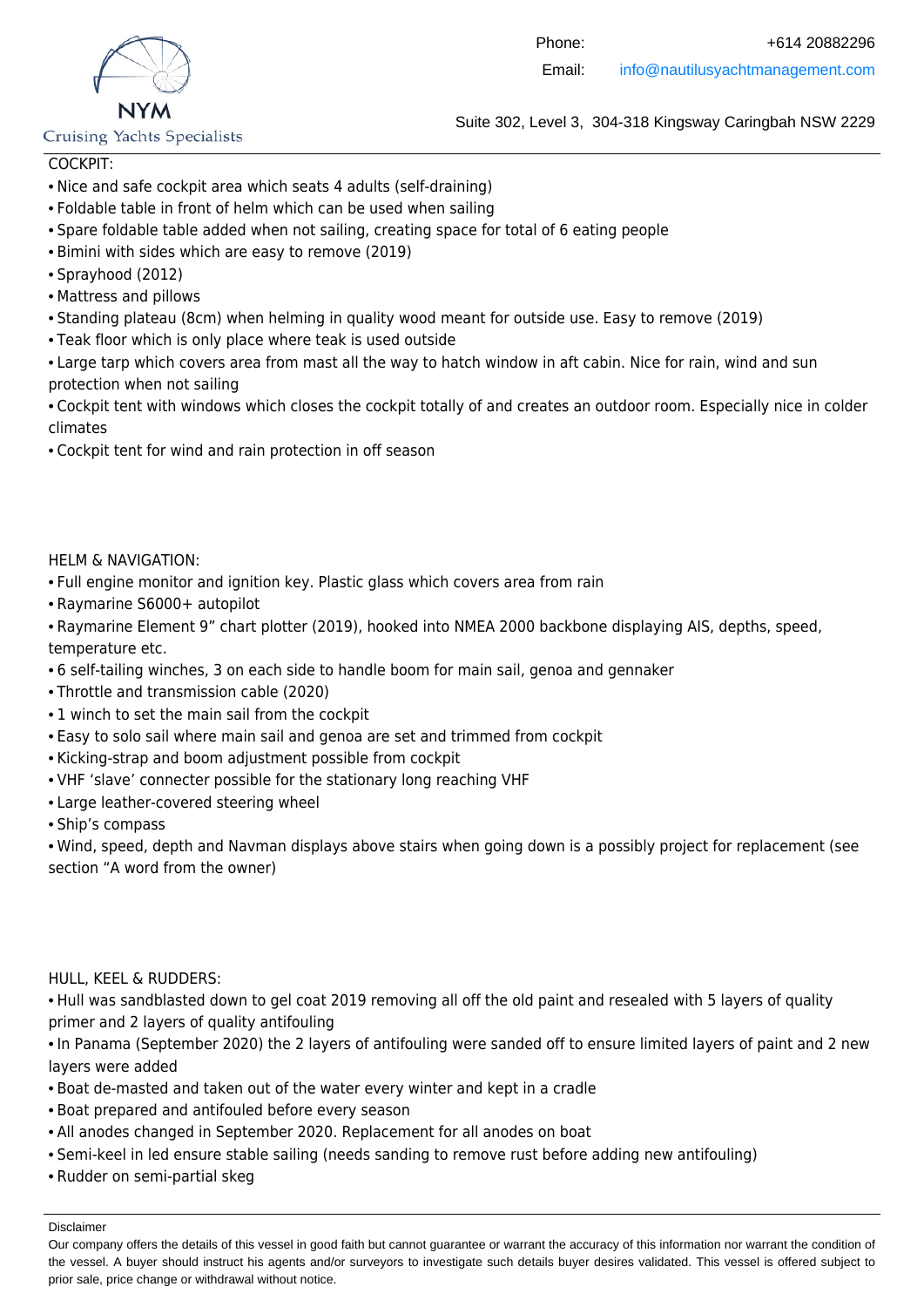

**Cruising Yachts Specialists** 

Suite 302, Level 3, 304-318 Kingsway Caringbah NSW 2229

#### DECK EQUIPMENT:

- Spacious, "flat" and secure describes the deck design well
- Deck surface is safe to maneuver on, does not get slippery and does not get hot in the sun
- Stainless steel pulpit, push pit and together with the railing creates safe feeling
- Bathing platform with ladder
- 2 large storage lockers aft for sails, spare anchor, fenders, propane bottles, rope etc.
- 2 closed storage lockers in stairs of bathing platform
- Sturdy targa beam in 25mm stainless steel
- Deck crane for dinghy engine
- Separate propane gas room with drain for deck water
- 7 mooring cleats for docking, 3 in each side and 1 aft in the middle
- Vent holes to ensure fresh air flowing into boat
- 2 genoa tracks with cars, blocks, and end stops
- 1 mainsail boom track with car, block, and end-stops
- Electrical windlass in the front nicely hidden away
- 3 boards mounted to scepters for water, diesel, and gasoline cans
- 4 winch handles
- 8-10 yellow diesel jugs 25L
- 8 blue water jugs 25L
- 3 red gasoline jugs between 10-20L

• NICE FEATURE – protection cover for dinghy when placed on front deck offshore sailing. Also cover for dinghy engine when placed on aft rail

#### SAFETY EQUIPMENT & OTHER SAFETY:

• Boat is "underrigged" with sail area / displacement ratio of 16,3 (16-20 good performance). Meaning just another safety precaution!

- Center cockpit, superstructure, bolted semi-keel, rudder setup and rigging are all build to ensure safe sailing
- Manual rudder steering arm in rear port locker for use in the event of steering system failure
- Jacklines all through along the deck on each side making it easy to click in lifeline from cockpit
- Life raft Transocean for 6 people, ISO 9650 (serviced July 2019)
- 4 preventer blocks mounted on metal rail
- 2 EPIRBS functioning and tested
- Extra boom rope and block in mast as precaution
- Grab bag with flairs
- 4 fire extinguishers in various places and 1 inside motor set to start automatically
- 2 fire carpets, 1 from 2014 and 1 from 2019
- 11 inflatable safety vests, 6 adult, 3 kids (2 needs service) and 2 orange, non inflateble
- 8 fenders and dock lines
- Masthead chair
- NICE FEATURE metal rail with holes mounted to deck
- NICE FEATURE wooden bar on hull for protection

Our company offers the details of this vessel in good faith but cannot guarantee or warrant the accuracy of this information nor warrant the condition of the vessel. A buyer should instruct his agents and/or surveyors to investigate such details buyer desires validated. This vessel is offered subject to prior sale, price change or withdrawal without notice.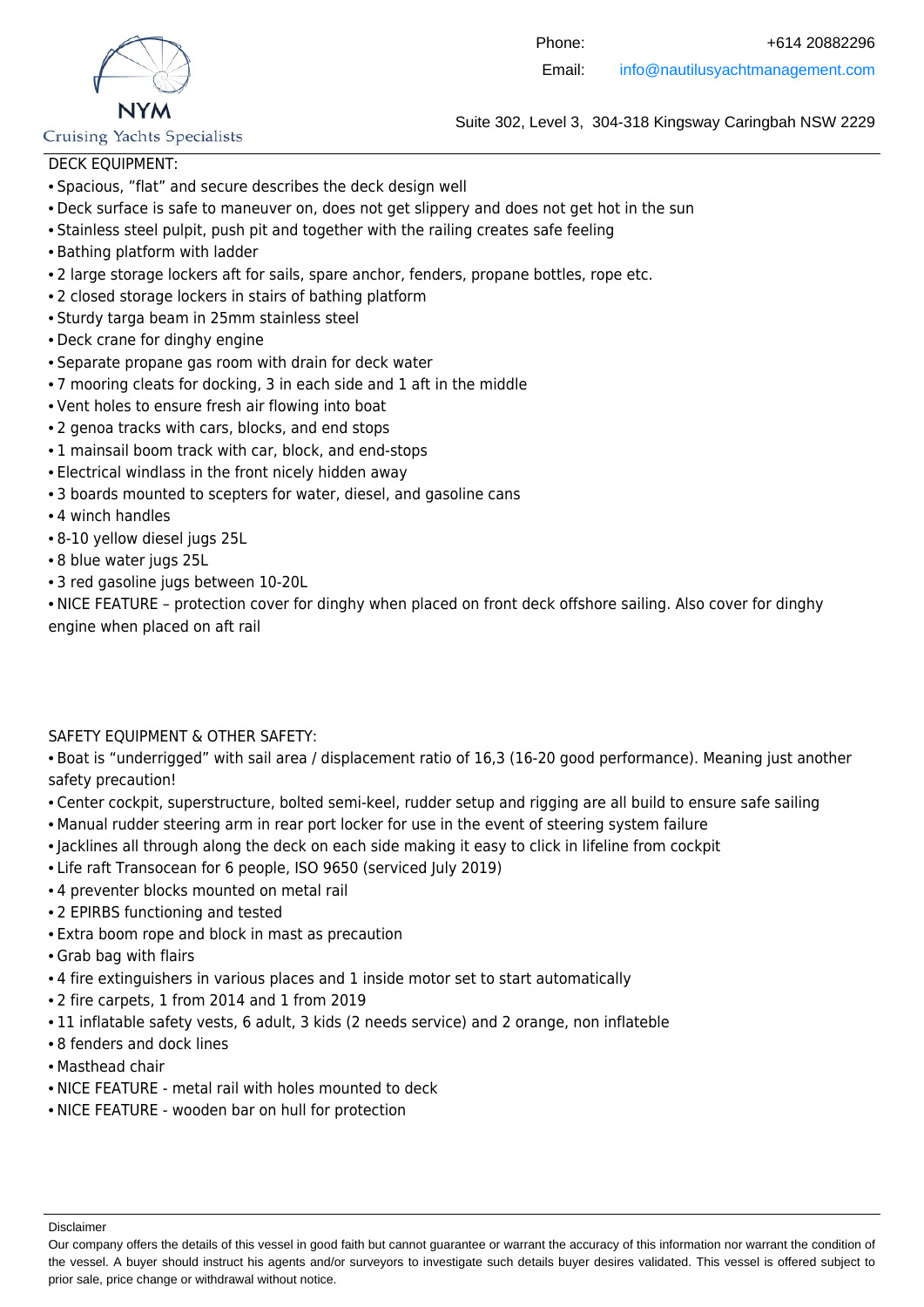

### **Cruising Yachts Specialists**

ELECTRONICS & NAVIGATION:

- Raymarine Element 9" chart plotter, NMEA 2000 (2019)
- Airmar Smart Tri Multisensor, NMEA 2000 (2019)
- EasyTRX2 with Wi-Fi, NMEA 2Raymarine Autohelm ST 6000+
- Furuno 1632 radar
- VHF Vertex VM.3500E
- VHF in cockpit Vertex CMP 25B
- EPIRB Rescue Me (2019)
- EPIRB backup Erip MC Murdo 406 (2015)
- Older equipment for possible replacement as mentioned previously
- Windex Clipper
- AIS receiver Nasa Marine
- Navtex Nasa Marine
- Navtex printer N-Receiver Navtex 4 Plus
- Navman chart plotter in cockpit
- Depth, speed, and wind displays in cockpit

### ELECTRICAL, POWER & PLUMBING:

- Battery charger Morningstar MPPT 30A (2019)
- 75amp start battery engine (2020)
- 4x115amp AGM battery bank for usage, 460amps in total (2019)
- 1000w inverter (2013)
- 2x170 watt solar, 340 watt total, Solara E680M48 (2019)
- Superwind generator SW 350 (2012)
- Ebersprächer heating system (2015, needs service)
- Isotherm fridge in stainless steel with small freezer, 49L capacity (2013)
- 220v shore power plug
- 50m shore power line
- LED throughout inside and outside the boat also navigation lights
- 3 bilge pumps, 1 manual engine aft, 1 automatic bilge engine front, 1 automatic salon
- 1 manual bilge pump in cockpit with handle
- 1 hot water tank heated by engine
- 2x200L stainless steel freshwater tank, total of 400L. Easy access from salon under sofa

### ENGINE AND MECHANICAL:

- Thornycroft T105 inboard engine, 42,5hp from 2005
- Engine low hours with 1900 in total
- Hurth gearbox (2020)
- 2 engine generators, 75amp generator for usage and 1 generator for start battery
- 290L stainless steel diesel tank
- Varioprop 3 blade folding propeller
- Shaft (2019) mounted with bridge on engine

#### Disclaimer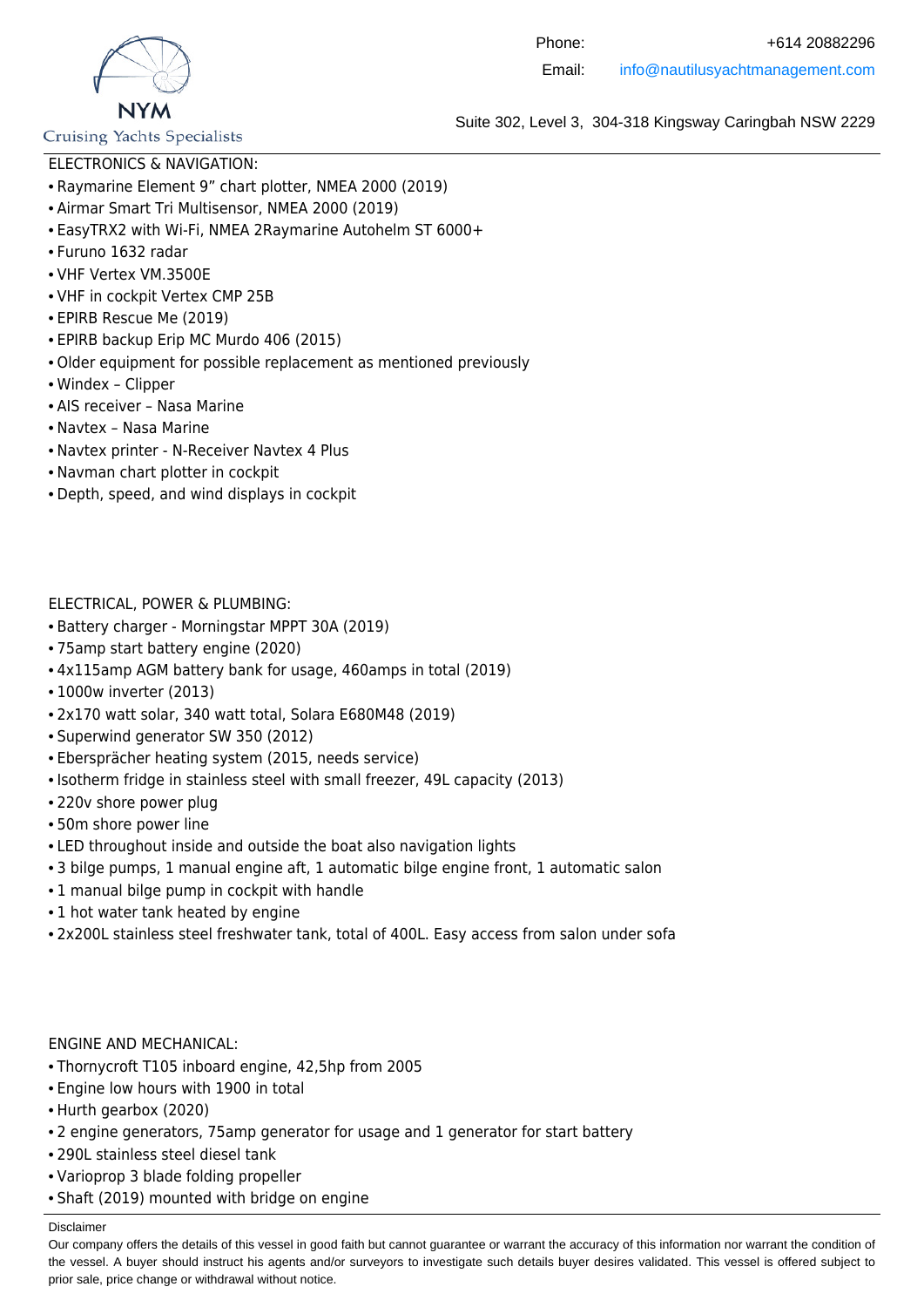

#### **Cruising Yachts Specialists**

Suite 302, Level 3, 304-318 Kingsway Caringbah NSW 2229

- PS Shaft seal (2019)
- Engine can be accessed from 3 sides aft cabin, salon, and twin bunk cabin

• NICE FEATURE – Varioprop is a CLOSED 3 blade propeller so nothing can get inside and limit the folding process like barnacle growth

#### DINGHY AND GROUND TACKLE:

- Windlass Seawolf 520 EL
- 75m galvanized 10mm chain (first 40m from 2019). Chain marked every 10m
- Rockna 25kg anchor
- Spare 25kg main anchor, 10kg bruce anchor, 10kg umbrella anchor, 2kg umbrella anchor
- 2 anchor snuppers on rope
- Avon 2,7m dinghy
- NS Marine 9,8hp (2020)
- NICE FEATURE Anchor chain end is rope so in an emergency the rope can be cut

#### RIGGING:

- Kemp roller in mast (2003) designed as masthead sloop with genoa furler (2008)
- Boat "underrigged" with sail area / displacement ratio of 16,3 (16-20 good performance). Meaning just another safety precaution!
- 10 mm standing rigging from 2014 consisting of 10 shrouds making the sturdy and able to handle tough weather
- 1 forestay shroud
- 1 aft shroud nonadiustable
- 2 top shrouds midships star port
- 2 lower shrouds midships star port
- 2 top shrouds midships port side
- 2 lower shrouds midships port side
- Forestay and lower shroud replaced 2020
- 2 spreaders on mast
- 2 poles for spiler or genoa. 1 on mast permanently and 1 on scepter / rail

#### RUNNING RIGGING:

- 1 main sail halyard rope
- 1 genoa halyard rope
- 2 gennaker halyard rope. 1 on each side
- 3-4 blocks in mast pointing front and aft
- 1 furling rope back to cockpit setting genoa (2020)
- 1 main sail endless rope in cockpit for setting sail (2019)
- 1 boom rope on tracker with car, block, and end-stopper (2019)

Disclaimer